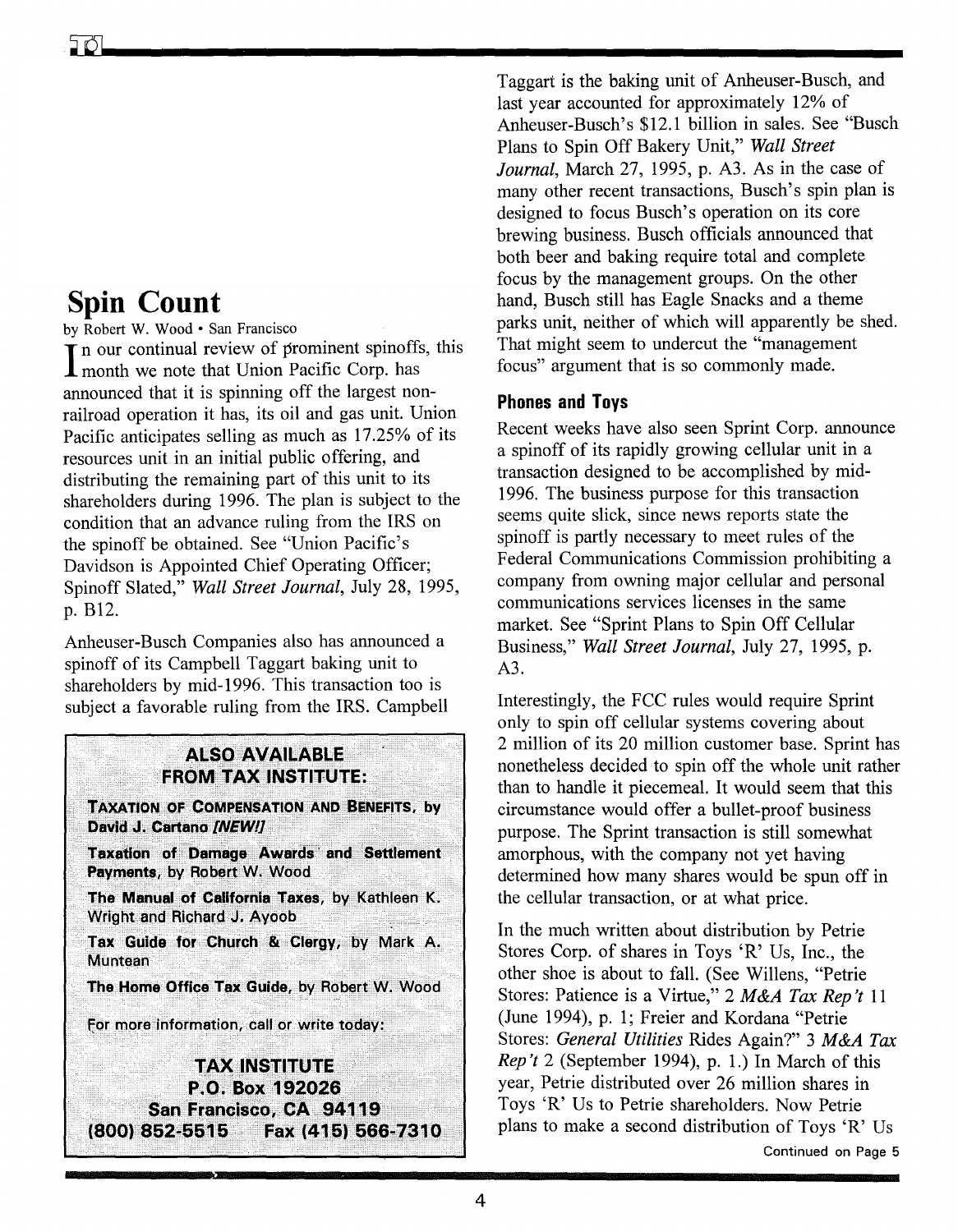**SPIN COUNT** Continued from Page 4

stock. After this distribution, Petrie Stores will still hold about 10.1 million Toys 'R' Us shares which are designed to cover contingent liabilities of Petrie and certain pension and lease obligations in Petrie's anticipated liquidation. See "Petrie Stores Plans a Second Distribution of Toys 'R' Us Shares," *Wall Street Journal,* July 31,1995, p. C14.

### **Perot and Concessionaires**

General Motors Corp. has also entered the fray, announcing a plan to spin off its large electronic Data Systems Corp. ("EDS") unit. EDS specializes in providing computer services to corporations, and General Motors originally bought it from Ross Perot for \$2.5 billion in 1984. See "GM Board Weighs EDS Spinoff," *Wall Street Journal,* August 7, 1995, p. A3. The GM plan, if effectuated, would make EDS the world's largest independent computer services company. Although EDS had been a possible spinoff candidate earlier in the year, the transaction now looks likely, provided that a number of wrinkles—including the issuance of a ruling from the IRS—can be worked out. See "GM Moves Ahead on EDS Spinoff," *Wall Street Journal,* August 8, 1995, p. A3. The size of the spinoff is staggering, with the anticipated distribution of EDS securities valued at \$22.31 billion.

Apart from the obviously necessary board and shareholder approvals, General Motors made it quite clear that an IRS ruling would be a necessary condition to ensure that the transaction would be tax-free for GM as well as its shareholders. Analysts have begun discussing the impact on GM shareholders, and the potential benefits they may realize from the spinoff. Of course, the anticipated benefit to shareholders says nothing about the benefit to GM or EDS.

The popular press suggests that EDS will benefit by opening the doors to more rapid expansion as an independent company. Just how much more elaboration will be needed to this general statement is unclear, but certainly a good deal of specifics will have to be stated. When dollars of this magnitude are at stake, the IRS can be expected to look closely. Although the press coverage of the anticipated transaction indicate that a ruling will be applied for and that one of the necessary conditions

|                         | MISSED AN ISSUE?       |                                                                                                                                                                                                                                |  |
|-------------------------|------------------------|--------------------------------------------------------------------------------------------------------------------------------------------------------------------------------------------------------------------------------|--|
|                         |                        | Current subscribers to The M&A Tax Report can get copies<br>of issues preceding the commencement of their<br>subscription by sending the month and year of the issue<br>desired, along with a \$20 check per issue ordered to: |  |
|                         | TAXINSTITUTE           |                                                                                                                                                                                                                                |  |
| San Francisco, CA 94119 | <b>P.O. Box 192026</b> |                                                                                                                                                                                                                                |  |
|                         |                        |                                                                                                                                                                                                                                |  |

is a "valid corporate business purpose, as defined by the IRS," it is not yet clear what that will be. See "GM Moves Ahead on EDS Spinoff," *Wall Street Journal,* August 8, 1995, p. A3.

Interestingly, it appears that after the smoke clears from the spinoff transaction, GM and EDS would enter a long-term agreement for EDS to provide substantially the same services for GM that it does today. According to reports, GM business last year accounted for about 35% of EDS' revenue. */d.* One wonders how this particular aspect of the transaction will fare, inasmuch as the Service has always looked to the extent of the connections between the companies following a spin.

Host Marriott Corp. has also announced a spinoff of its concessions business from its core lodging operation. The Host Marriott Corp. announcement is reminiscent of the tactic used by its predecessor company three years ago. The concessions business includes both airport and toll road concessions. The new company is to be called Host Marriott Services Corp., and will include food, beverage and retail concessions businesses that the company operates at airports, on toll roads, and at sports and entertainment attractions. See "Host Marriott Corp. Plans a Spinoff of Concessions Business from Lodging," *Wall Street Journal,* August 10, 1995, p. B3.

Recall that three years ago, Marriott Corp. spun off its hotel management operations into Marriott International, Inc., which left Host Marriott with the major real estate assets. The spinoff then was not free of ramifications. Stockholders were happy, but bondholders sued the company (plus some top executives) for securities fraud. The currently planned spin by Host Marriott is, of course, subject to a favorable ruling from the IRS. *[d.*